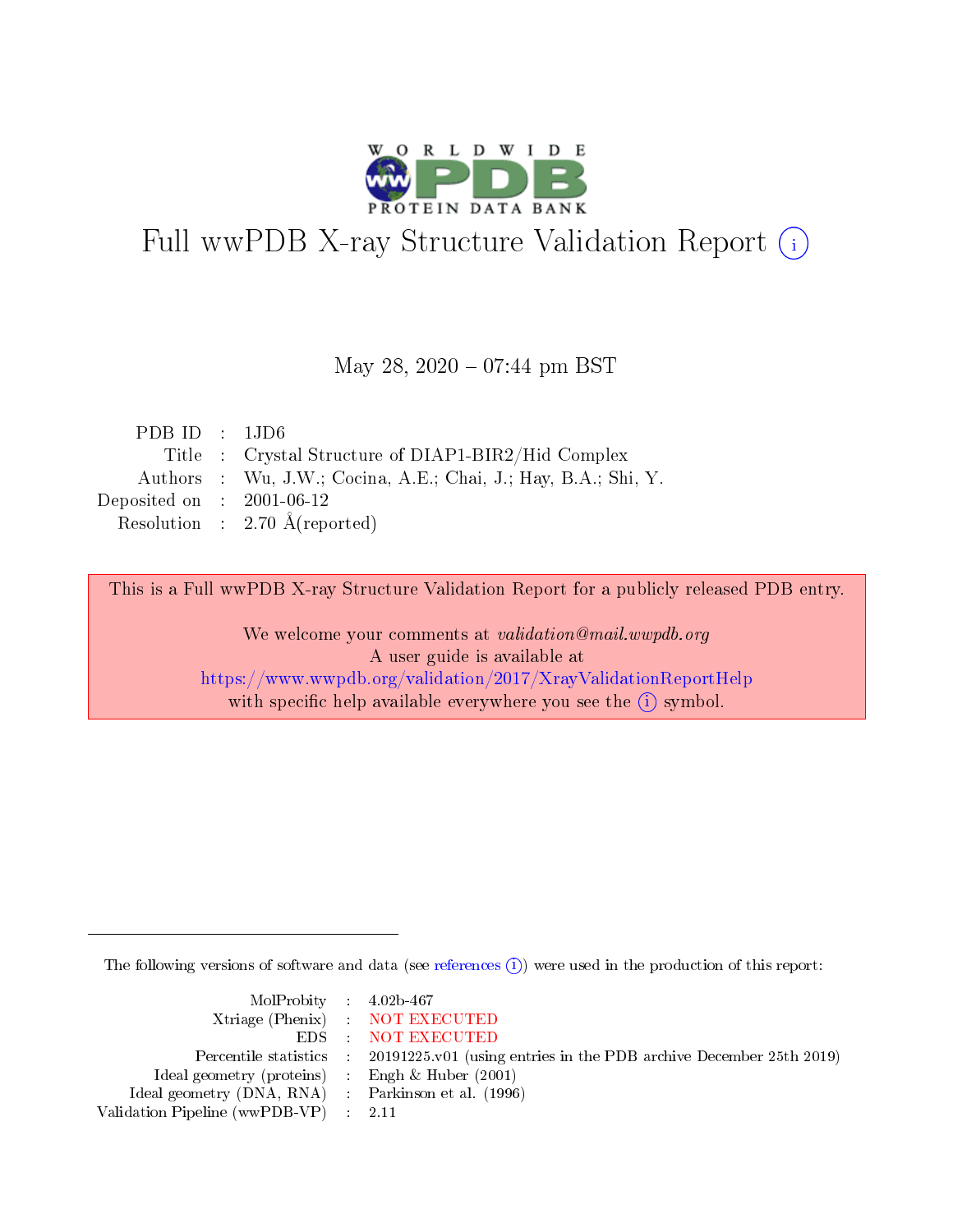# 1 [O](https://www.wwpdb.org/validation/2017/XrayValidationReportHelp#overall_quality)verall quality at a glance  $(i)$

The following experimental techniques were used to determine the structure: X-RAY DIFFRACTION

The reported resolution of this entry is 2.70 Å.

Percentile scores (ranging between 0-100) for global validation metrics of the entry are shown in the following graphic. The table shows the number of entries on which the scores are based.



| Metric                | Whole archive       | Similar resolution                                       |  |  |
|-----------------------|---------------------|----------------------------------------------------------|--|--|
|                       | (# $\rm{Entries}$ ) | $(\#\text{Entries}, \text{resolution range}(\text{\AA})$ |  |  |
| Clashscore            | 141614              | $3122(2.70-2.70)$                                        |  |  |
| Ramachandran outliers | 138981              | $3069(2.70-2.70)$                                        |  |  |
| Sidechain outliers    | 138945              | $3069(2.70-2.70)$                                        |  |  |

The table below summarises the geometric issues observed across the polymeric chains and their fit to the electron density. The red, orange, yellow and green segments on the lower bar indicate the fraction of residues that contain outliers for  $\geq=3$ , 2, 1 and 0 types of geometric quality criteria respectively. A grey segment represents the fraction of residues that are not modelled. The numeric value for each fraction is indicated below the corresponding segment, with a dot representing fractions  $\leq=5\%$ 

Note EDS was not executed.

| Mol | Chain | $\mid$ Length | Quality of chain |     |     |  |
|-----|-------|---------------|------------------|-----|-----|--|
|     |       | ി.            | 70%              | 12% | 18% |  |
|     |       | $\sqrt{ }$    | 70%              | 10% | 20% |  |

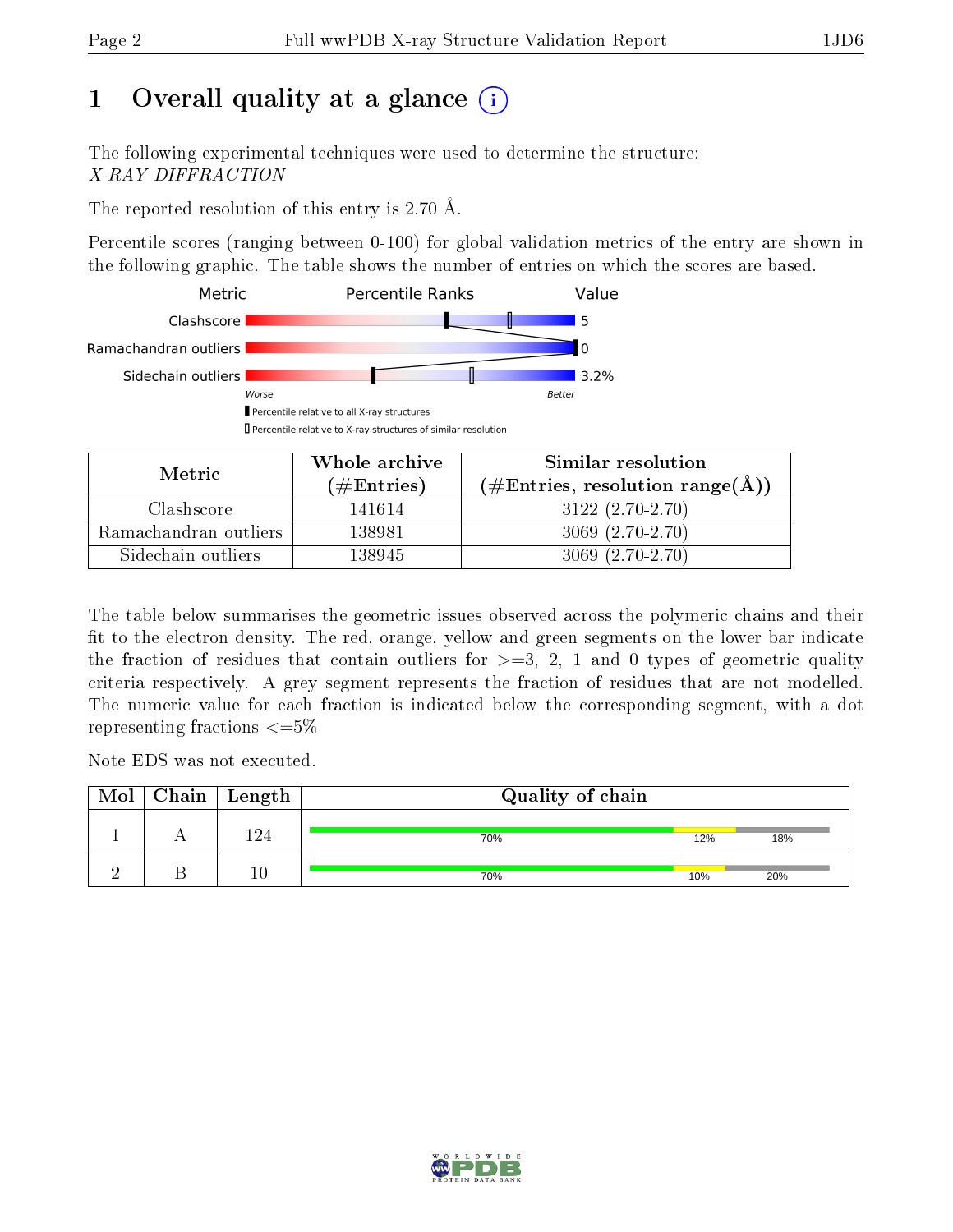# 2 Entry composition (i)

There are 3 unique types of molecules in this entry. The entry contains 908 atoms, of which 0 are hydrogens and 0 are deuteriums.

In the tables below, the ZeroOcc column contains the number of atoms modelled with zero occupancy, the AltConf column contains the number of residues with at least one atom in alternate conformation and the Trace column contains the number of residues modelled with at most 2 atoms.

Molecule 1 is a protein called APOPTOSIS 1 INHIBITOR.

| Mol | ${\rm Chain}$ | $\overline{ }$ Residues | $\rm{Atoms}$   |     |     |     | $\text{ZeroOcc} \mid \text{AltConf} \mid \text{Trace}$ |  |
|-----|---------------|-------------------------|----------------|-----|-----|-----|--------------------------------------------------------|--|
|     |               | $102\,$                 | $\text{Total}$ | 541 | 144 | 151 |                                                        |  |
|     |               |                         |                |     |     |     |                                                        |  |

Molecule 2 is a protein called head involution defective protein.

| Mol | Chain   Residues $\frac{1}{2}$ | Atoms   | $ZeroOcc \mid AltConf \mid Trace$ |  |
|-----|--------------------------------|---------|-----------------------------------|--|
|     |                                | lotal C |                                   |  |

• Molecule 3 is ZINC ION (three-letter code: ZN) (formula: Zn).

|  | Mol $\vert$ Chain $\vert$ Residues $\vert$ | Atoms | $\rm ZeroOcc$   Alt $\rm Conf$ |
|--|--------------------------------------------|-------|--------------------------------|
|  |                                            | Fotal |                                |

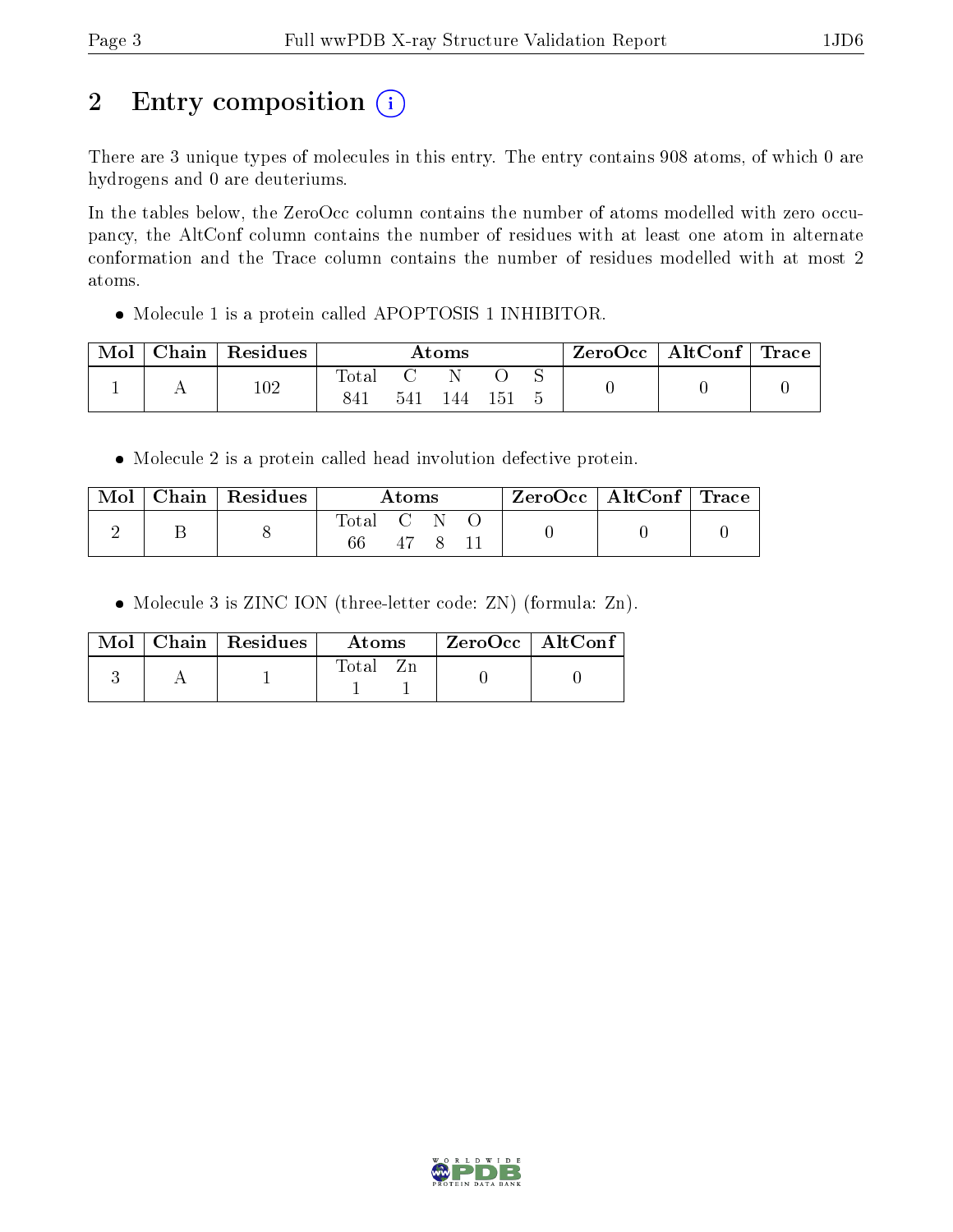# 3 Residue-property plots  $(i)$

These plots are drawn for all protein, RNA and DNA chains in the entry. The first graphic for a chain summarises the proportions of the various outlier classes displayed in the second graphic. The second graphic shows the sequence view annotated by issues in geometry. Residues are colorcoded according to the number of geometric quality criteria for which they contain at least one outlier: green  $= 0$ , yellow  $= 1$ , orange  $= 2$  and red  $= 3$  or more. Stretches of 2 or more consecutive residues without any outlier are shown as a green connector. Residues present in the sample, but not in the model, are shown in grey.

Note EDS was not executed.

• Molecule 1: APOPTOSIS 1 INHIBITOR





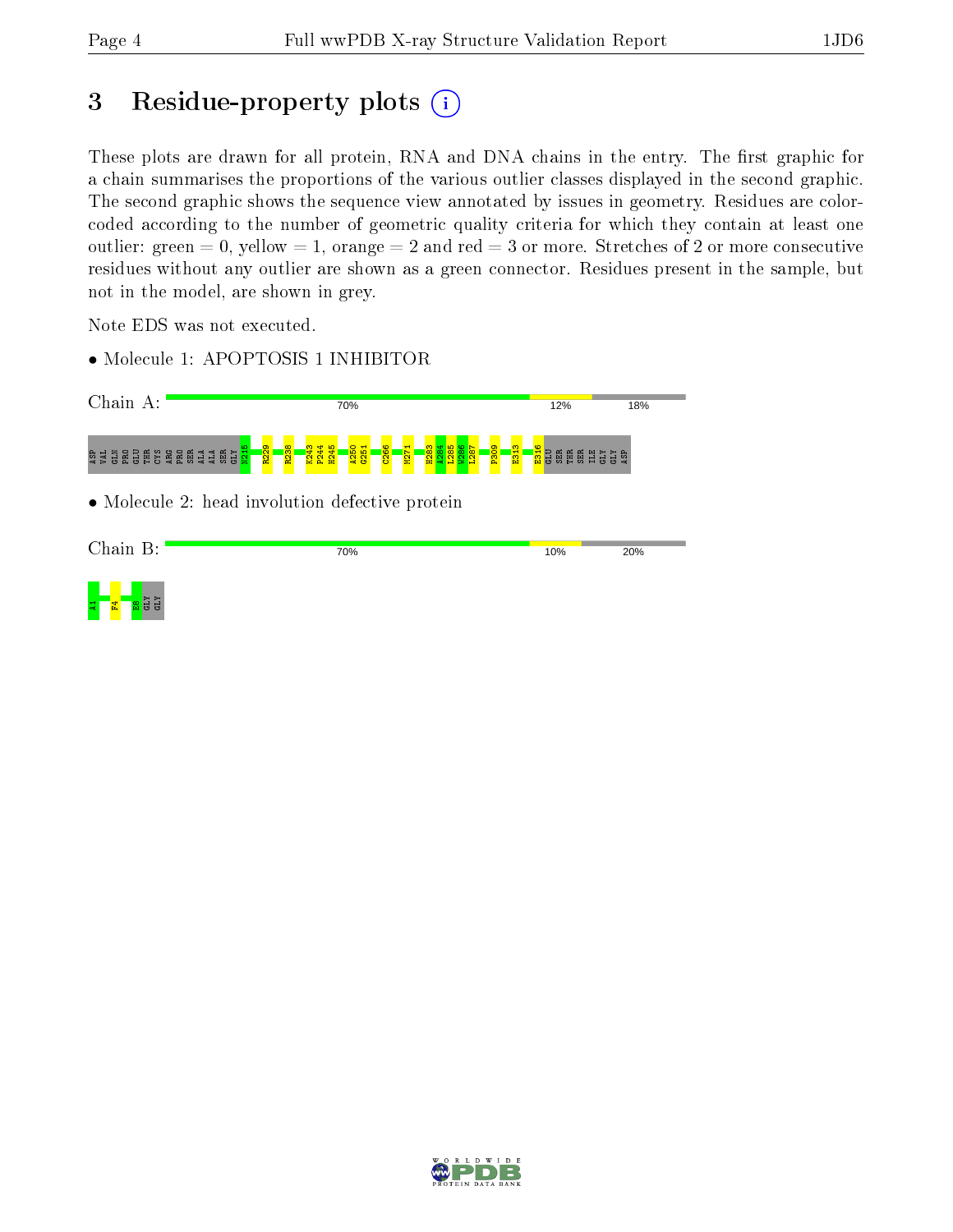# 4 Data and refinement statistics  $(i)$

Xtriage (Phenix) and EDS were not executed - this section is therefore incomplete.

| Property                               | Value                                            | Source    |  |
|----------------------------------------|--------------------------------------------------|-----------|--|
| Space group                            | P 65 2 2                                         | Depositor |  |
| Cell constants                         | 62.70Å<br>62.70Å<br>130.70Å                      | Depositor |  |
| a, b, c, $\alpha$ , $\beta$ , $\gamma$ | $90.00^\circ$<br>$120.00^\circ$<br>$90.00^\circ$ |           |  |
| Resolution (A)                         | 20.00<br>-2.70                                   | Depositor |  |
| % Data completeness                    | (Not available) $(20.00-2.70)$                   | Depositor |  |
| in resolution range)                   |                                                  |           |  |
| $\mathrm{R}_{merge}$                   | 0.13                                             | Depositor |  |
| $\mathrm{R}_{sym}$                     | (Not available)                                  | Depositor |  |
| Refinement program                     | X-PLOR 3.1                                       | Depositor |  |
| $R, R_{free}$                          | 0.287<br>0.217<br>$\mathbf{A}$                   | Depositor |  |
| Estimated twinning fraction            | No twinning to report.                           | Xtriage   |  |
| Total number of atoms                  | 908                                              | wwPDB-VP  |  |
| Average B, all atoms $(A^2)$           | 20.0                                             | wwPDB-VP  |  |

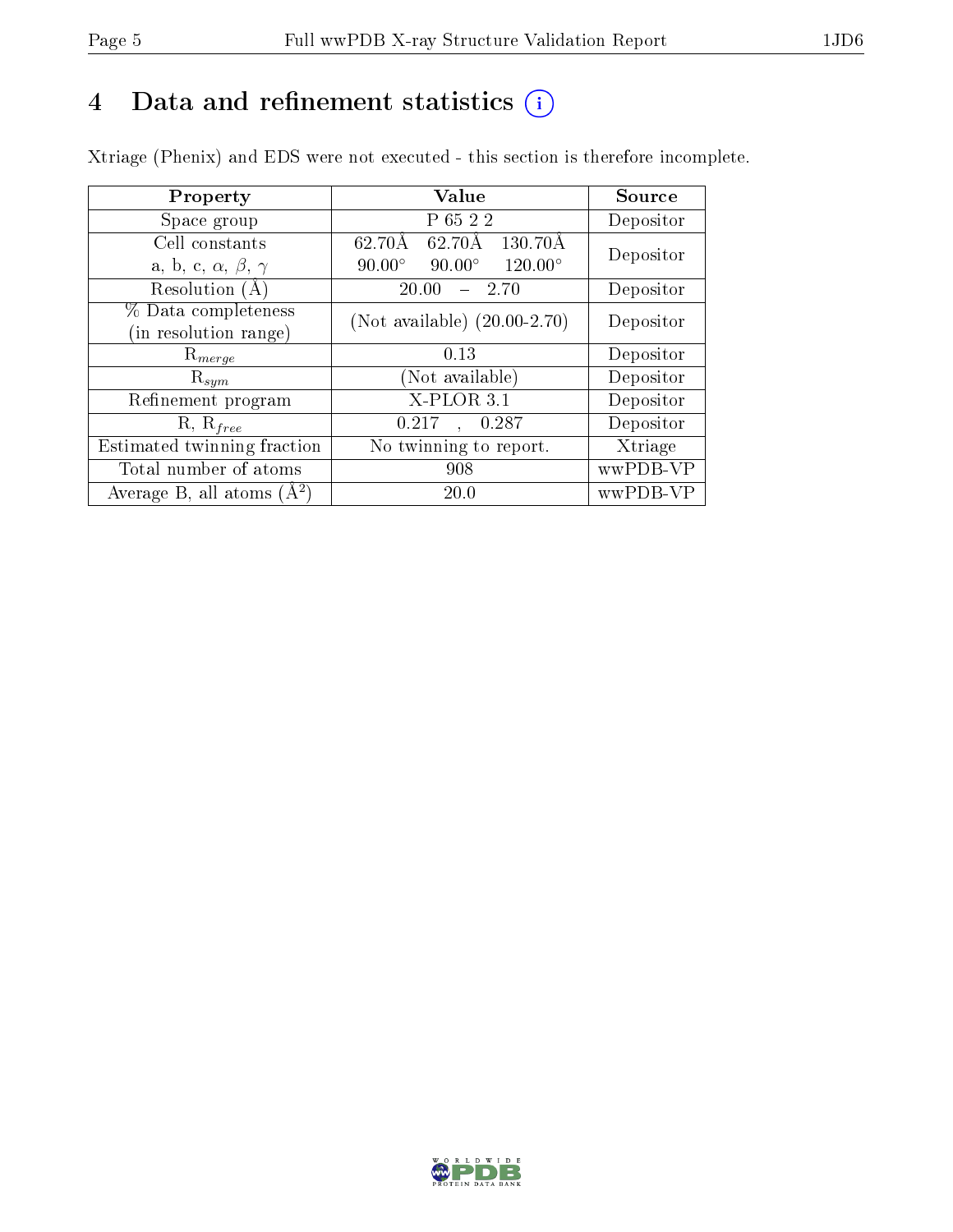# 5 Model quality  $(i)$

# 5.1 Standard geometry  $(i)$

Bond lengths and bond angles in the following residue types are not validated in this section: ZN

The Z score for a bond length (or angle) is the number of standard deviations the observed value is removed from the expected value. A bond length (or angle) with  $|Z| > 5$  is considered an outlier worth inspection. RMSZ is the root-mean-square of all Z scores of the bond lengths (or angles).

| Chain<br>Mol |     |      | Bond lengths | Bond angles |                 |  |
|--------------|-----|------|--------------|-------------|-----------------|--|
|              |     | RMSZ | $\ Z\  > 5$  | RMSZ        | $\# Z  > 5$     |  |
|              |     | 0.50 | 0/867        | 0.70        | $1/1175(0.1\%)$ |  |
| 9            | В   | 0.56 | 0/69         | 0.68        | 0/95            |  |
| AĦ           | All | 0.50 | 0/936        | 0.70        | $1/1270(0.1\%)$ |  |

There are no bond length outliers.

All (1) bond angle outliers are listed below:

|  |  | $\lceil \overline{\text{Mol}} \rceil$ Chain $\lceil \text{Res} \rceil$ Type $\lceil \text{~Atoms} \rceil$ | $\vert$ Observed $(^\circ)$ $\vert$ Ideal $(^\circ)$ |        |
|--|--|-----------------------------------------------------------------------------------------------------------|------------------------------------------------------|--------|
|  |  | 285   LEU   CA-CB-CG   $5.04$                                                                             | ' 26.96                                              | 115.30 |

There are no chirality outliers.

There are no planarity outliers.

## 5.2 Too-close contacts (i)

In the following table, the Non-H and H(model) columns list the number of non-hydrogen atoms and hydrogen atoms in the chain respectively. The H(added) column lists the number of hydrogen atoms added and optimized by MolProbity. The Clashes column lists the number of clashes within the asymmetric unit, whereas Symm-Clashes lists symmetry related clashes.

| Mol |  |     | Chain   Non-H   H(model)   H(added)   Clashes   Symm-Clashes |
|-----|--|-----|--------------------------------------------------------------|
|     |  | 796 |                                                              |
|     |  |     |                                                              |
|     |  |     |                                                              |
|     |  |     |                                                              |

The all-atom clashscore is defined as the number of clashes found per 1000 atoms (including hydrogen atoms). The all-atom clashscore for this structure is 5.

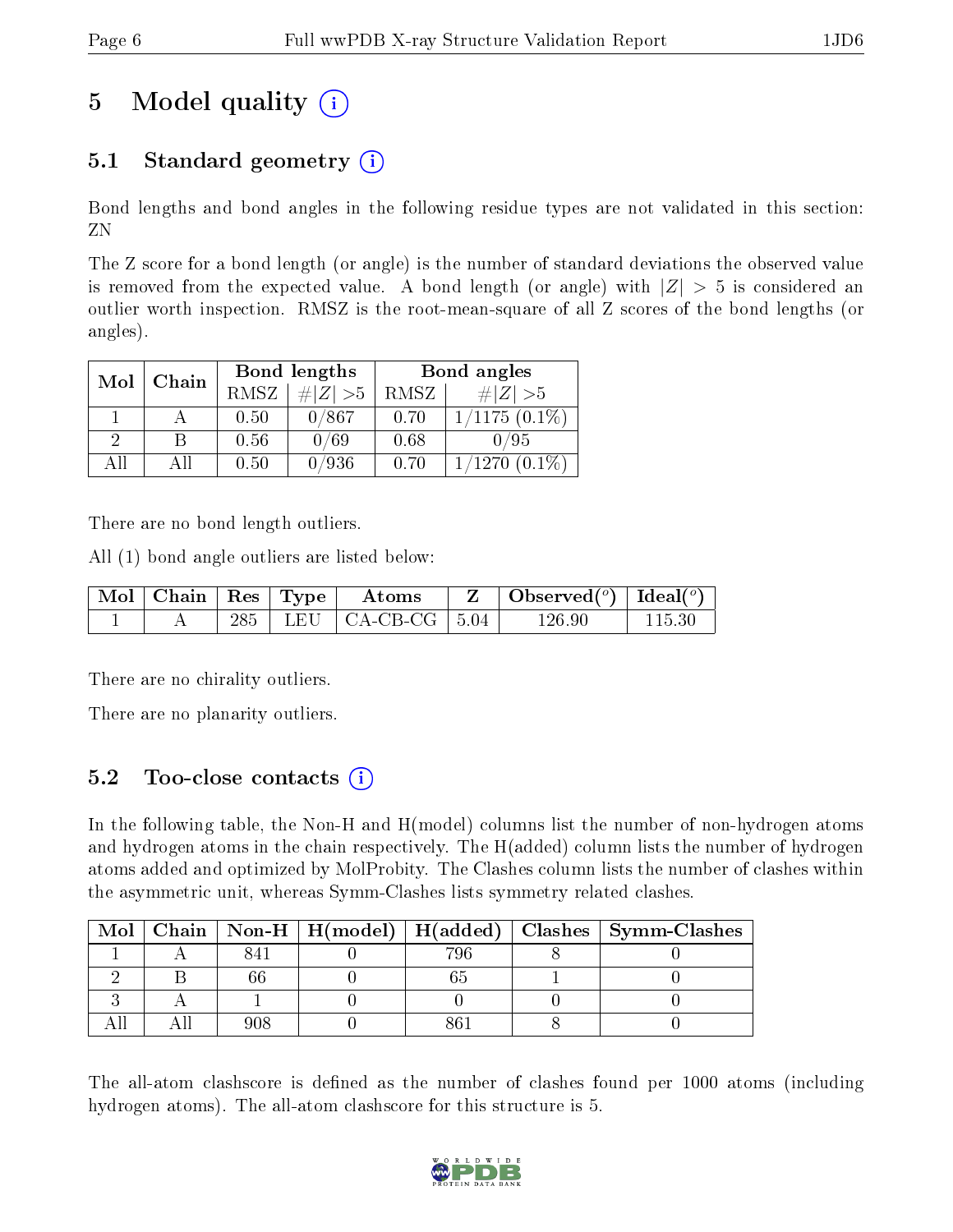| Atom-1           | Atom-2           | Interatomic<br>distance $(A)$ | Clash<br>overlap $(A)$ |
|------------------|------------------|-------------------------------|------------------------|
| 1: A:309: PRO:O  | 1:A:313:GLU:HG3  | 2.02                          | 0.59                   |
| 1:A:243:LYS:NZ   | 1:A:245:HIS:HB2  | 2.22                          | 0.54                   |
| 1:A:229:ARG:HH11 | 1:A:251:GLY:HA2  | 1.73                          | 0.52                   |
| 1:A:229:ARG:NH1  | 1:A:251:GLY:HA2  | 2.29                          | 0.47                   |
| 1:A:243:LYS:HZ2  | 1:A:245:HIS:HB2  | 1.82                          | 0.45                   |
| 1:A:271:MET:SD   | 2:B:4:PHE:HB3    | 2.56                          | 0.45                   |
| 1: A:266:CYS:SG  | 1:A:287:LEU:HD13 | 2.57                          | 0.45                   |
| 1:A:250:ALA:O    | 1:A:283:HIS:CE1  | 2.73                          | በ 41                   |

All (8) close contacts within the same asymmetric unit are listed below, sorted by their clash magnitude.

There are no symmetry-related clashes.

## 5.3 Torsion angles  $(i)$

#### 5.3.1 Protein backbone (i)

In the following table, the Percentiles column shows the percent Ramachandran outliers of the chain as a percentile score with respect to all X-ray entries followed by that with respect to entries of similar resolution.

The Analysed column shows the number of residues for which the backbone conformation was analysed, and the total number of residues.

| Mol | Chain | Analysed        | Favoured        | Allowed   Outliers | Percentiles         |
|-----|-------|-----------------|-----------------|--------------------|---------------------|
|     |       | $100/124(81\%)$ | 97(97%)         | $3(3\%)$           | 100 100             |
|     | В     | $6/10(60\%)$    | $6(100\%)$      |                    | 100<br>100          |
| All | All   | 106/134(79%)    | $\pm 103$ (97%) | $3(3\%)$           | 100<br>$\sqrt{100}$ |

There are no Ramachandran outliers to report.

#### $5.3.2$  Protein sidechains  $(i)$

In the following table, the Percentiles column shows the percent sidechain outliers of the chain as a percentile score with respect to all X-ray entries followed by that with respect to entries of similar resolution.

The Analysed column shows the number of residues for which the sidechain conformation was analysed, and the total number of residues.

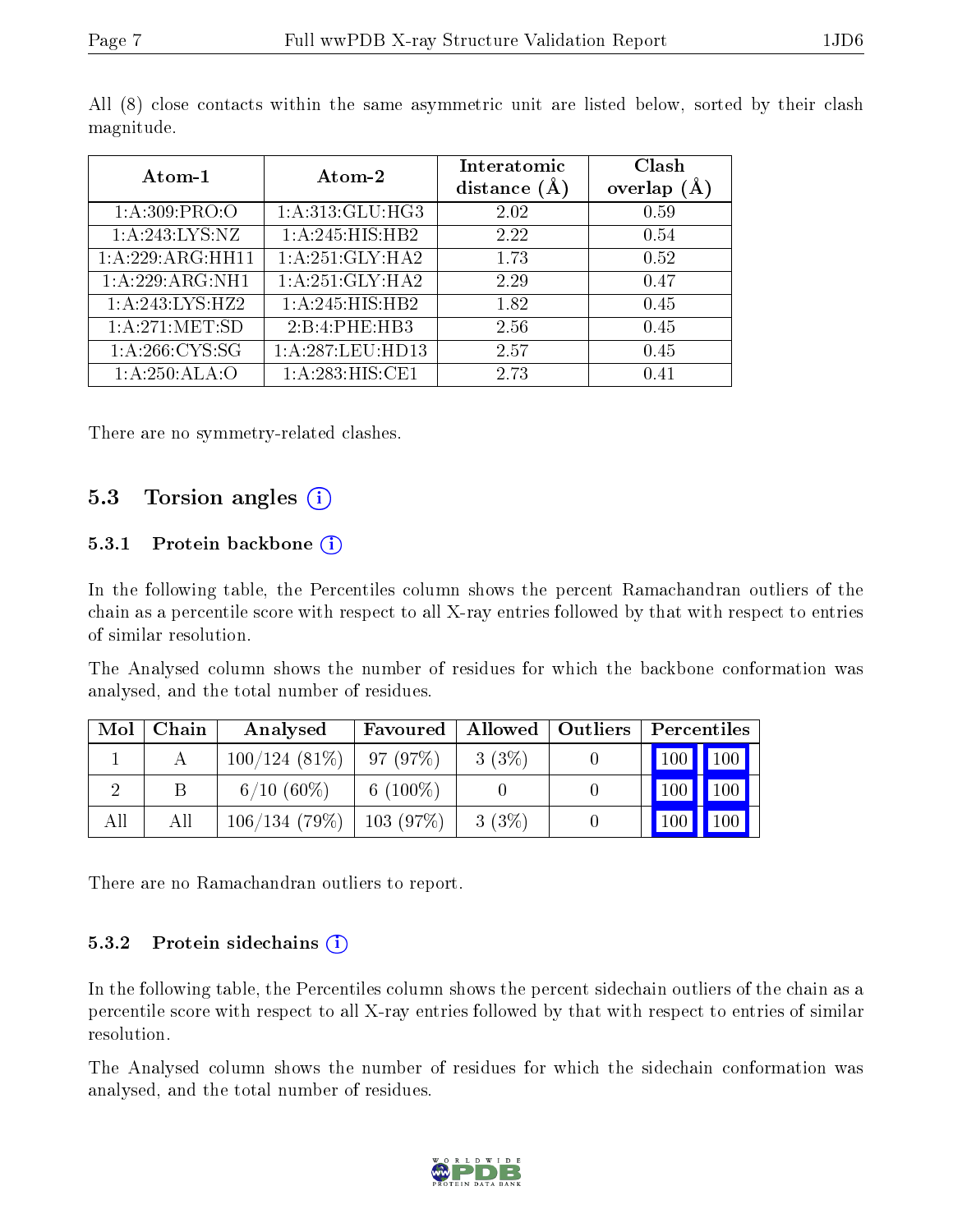| Mol | Chain | Analysed       | Rotameric   Outliers |       | Percentiles |    |
|-----|-------|----------------|----------------------|-------|-------------|----|
|     |       | 86/103(84%)    | 83 (96%)             | 3(4%) | 36          | 65 |
|     |       | $7/7$ (100\%)  | $7(100\%)$           |       | 100         |    |
| All | Аll   | $93/110(84\%)$ | 90(97%)              | 3(3%) | 39          | 68 |

All (3) residues with a non-rotameric sidechain are listed below:

| Mol | Chain | Res | Type |
|-----|-------|-----|------|
|     |       | 238 | ARG  |
|     |       | 244 | PRO  |
|     |       | 316 | EL.  |

Some sidechains can be flipped to improve hydrogen bonding and reduce clashes. There are no such sidechains identified.

#### 5.3.3 RNA (i)

There are no RNA molecules in this entry.

### 5.4 Non-standard residues in protein, DNA, RNA chains (i)

There are no non-standard protein/DNA/RNA residues in this entry.

#### 5.5 Carbohydrates  $(i)$

There are no carbohydrates in this entry.

#### 5.6 Ligand geometry  $(i)$

Of 1 ligands modelled in this entry, 1 is monoatomic - leaving 0 for Mogul analysis.

There are no bond length outliers.

There are no bond angle outliers.

There are no chirality outliers.

There are no torsion outliers.

There are no ring outliers.

No monomer is involved in short contacts.

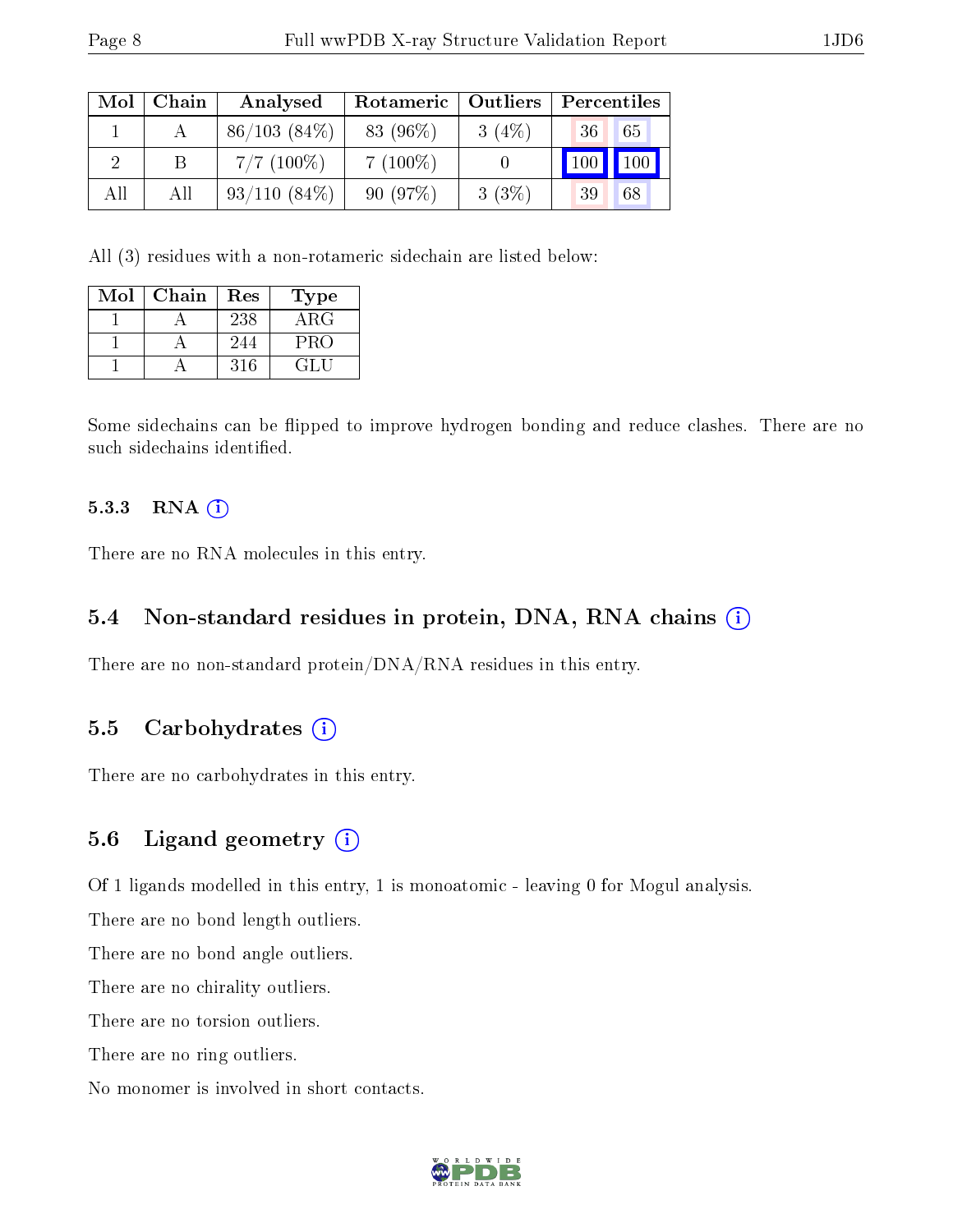# 5.7 [O](https://www.wwpdb.org/validation/2017/XrayValidationReportHelp#nonstandard_residues_and_ligands)ther polymers (i)

There are no such residues in this entry.

# 5.8 Polymer linkage issues (i)

There are no chain breaks in this entry.